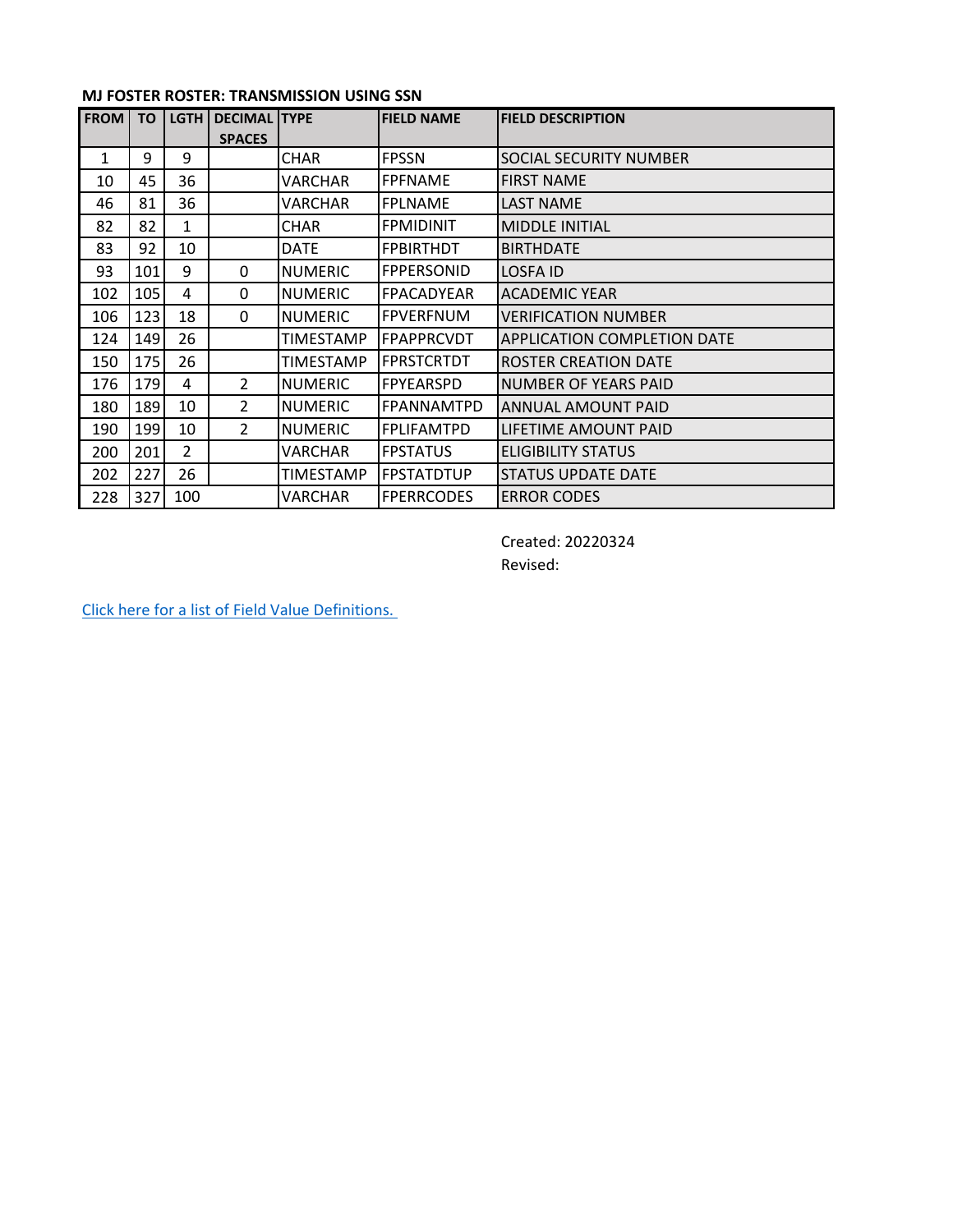| <b>COMMENT</b>                                                     |
|--------------------------------------------------------------------|
|                                                                    |
|                                                                    |
|                                                                    |
|                                                                    |
|                                                                    |
|                                                                    |
|                                                                    |
|                                                                    |
|                                                                    |
|                                                                    |
|                                                                    |
|                                                                    |
|                                                                    |
| See MJ FOSTER ROSTER ELIGIBILITY STATUS in Field Value Definitions |
|                                                                    |
| See MJ FOSTER ROSTER ERROR CODES in Field Value Definitions        |